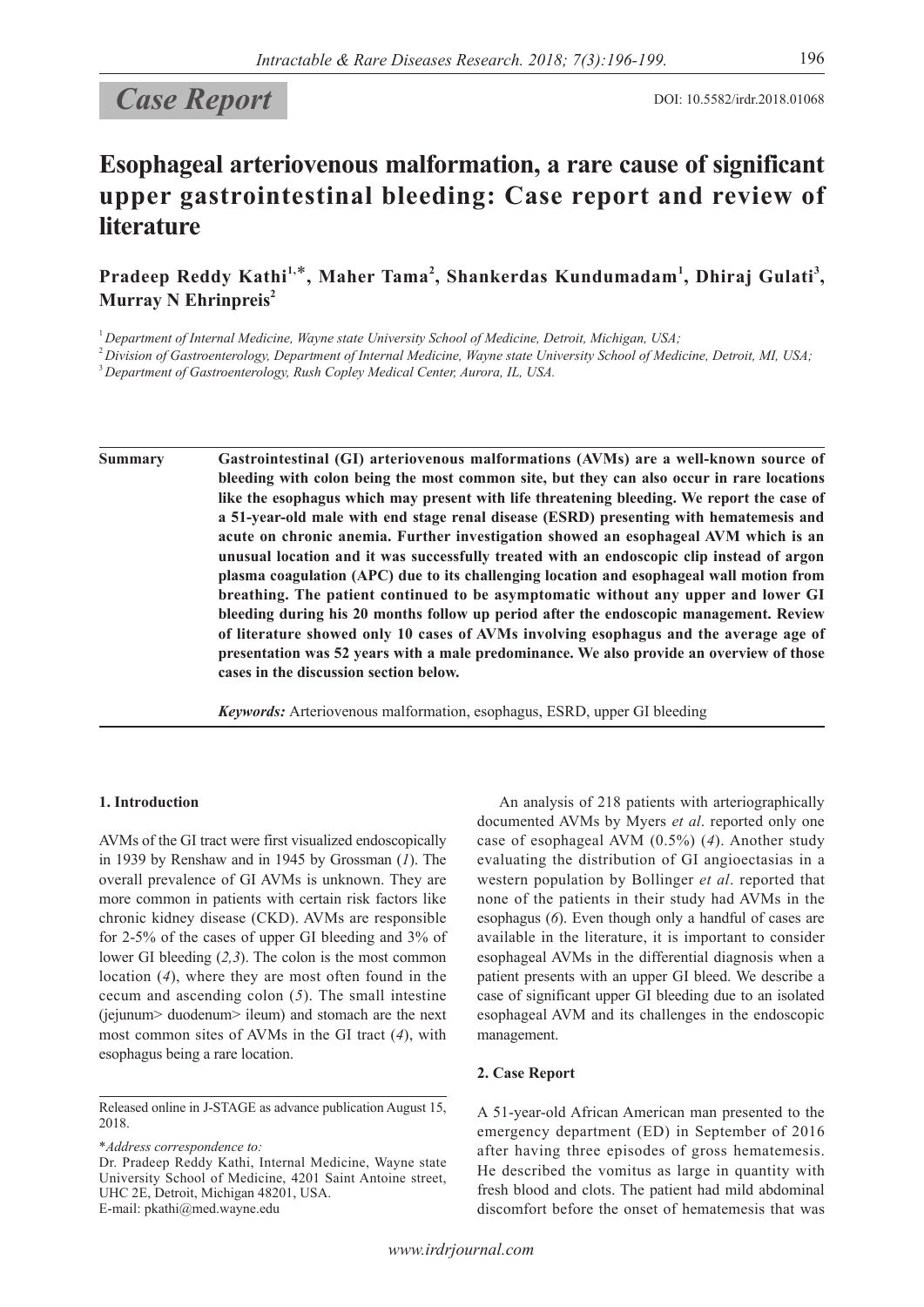relieved by vomiting. He denied having melena or hematochezia. He had a history of gastroesophageal reflux disease (GERD), chronic hepatitis B without cirrhosis controlled with lamivudine, hypertension, and ESRD treated with peritoneal dialysis after having a kidney transplant rejection. He denied taking non-steroidal anti-inflammatory drugs (NSAIDs), anticoagulants or antiplatelet drugs. There was no prior history of hematemesis, peptic ulcer disease (PUD), or any known bleeding disorder. An esophagogastroduodenoscopy (EGD), done 7 years before the current admission, was unremarkable, and a colonoscopy, 2 years prior to admission, showed mild colonic diverticulosis.

On admission, the blood pressure was 162/70 mmHg, heart rate was 85 beats/minute, respiration rate was 16 breaths/min and temperature was 36.7°C. The abdominal examination was normal, and the digital rectal exam showed brown stool with a negative occult blood test. Hemoglobin (Hg) 55 g/L with a mean corpuscular volume of 76 FL, white blood cell counts  $9.5 \times 10^9$ /L, and platelets  $244 \times 10^9$ /L. His baseline Hg prior to this presentation was 9-10 g/dL due to anemia of chronic disease. The last Hg value, two months before the current admission, was 10.3 gm/dL. Prothrombin time and activated partial thromboplastin time were within normal limits. The patient received 1 unit of packed red blood cells (pRBC) transfusion and was started on a continuous infusion of pantoprazole. Hematemesis resolved after the admission, but he required two more units of pRBC to maintain a  $Hg > 70$  g/L. On day two after admission, he had an esophagogastroduodenoscopy (EGD) performed by general surgery for the evaluation of hematemesis which revealed an AVM in the mid-esophagus that was not cauterized due to the location. They recommended the patient be seen by gastroenterology for therapeutic endoscopy. As a complication of the EGD, the patient developed aspiration pneumonia that was evident the day after the procedure, and he was started on antibiotics.

A second EGD procedure was done on day 4 by gastroenterology which revealed a 4 mm midesophageal AVM with a small central clean-based ulcer (Figure 1) without active bleeding. Further examination of gastroesophageal junction, gastric and duodenal mucosa was normal. No other source of bleeding was identified. Given the difficult location and esophageal wall motion from breathing, argon plasma coagulation (APC) was not considered to be feasible. A complete obliteration of the AVM was done with a single endoscopic clip. Post application, mucosal anchoring, and obliteration of the lesion was satisfactory (Figure 2). The patient was switched to an oral pantoprazole and was treated for two more days in the hospital for aspiration pneumonia. No further bleeding was reported, Hg remained stable and he was discharged home on histamine H2-receptor antagonists for GERD and oral antibiotics continued for pneumonia. On



**Figure 1. Mid esophageal AVM.** A 4 mm mid esophageal arteriovenous malformation with a central clean based ulcer and no stigmata of bleeding at the time of EGD.



**Figure 2. AVM after endoscopic clip placement.** A complete obliteration of the mid esophageal arteriovenous malformation after successful application of an endoscopic hemoclip with satisfactory positioning.

further follow up at periodic intervals after discharge until May of 2018 the patient reported no further episodes of hematemesis, melena or hematochezia. His Hg returned to his usual of 90-100 g/L.

### **3. Discussion**

AVMs are associated with various conditions like CKD, aortic stenosis, Von Willebrand's disease, CREST (calcinosis, Raynaud phenomenon, esophageal dysmotility, sclerodactyly, and telangiectasia) syndrome, and rare conditions like hereditary hemorrhagic telangiectasia (HHT), and Fabry's disease (*3,7*). A study done by Zuckerman *et al*. evaluating the etiology of upper GI bleed (UGIB) showed AVM (53%) as the leading cause in CKD patients and PUD (51%) as the most common cause in patients without renal failure (*8*).

The underlying pathology of AVM formation is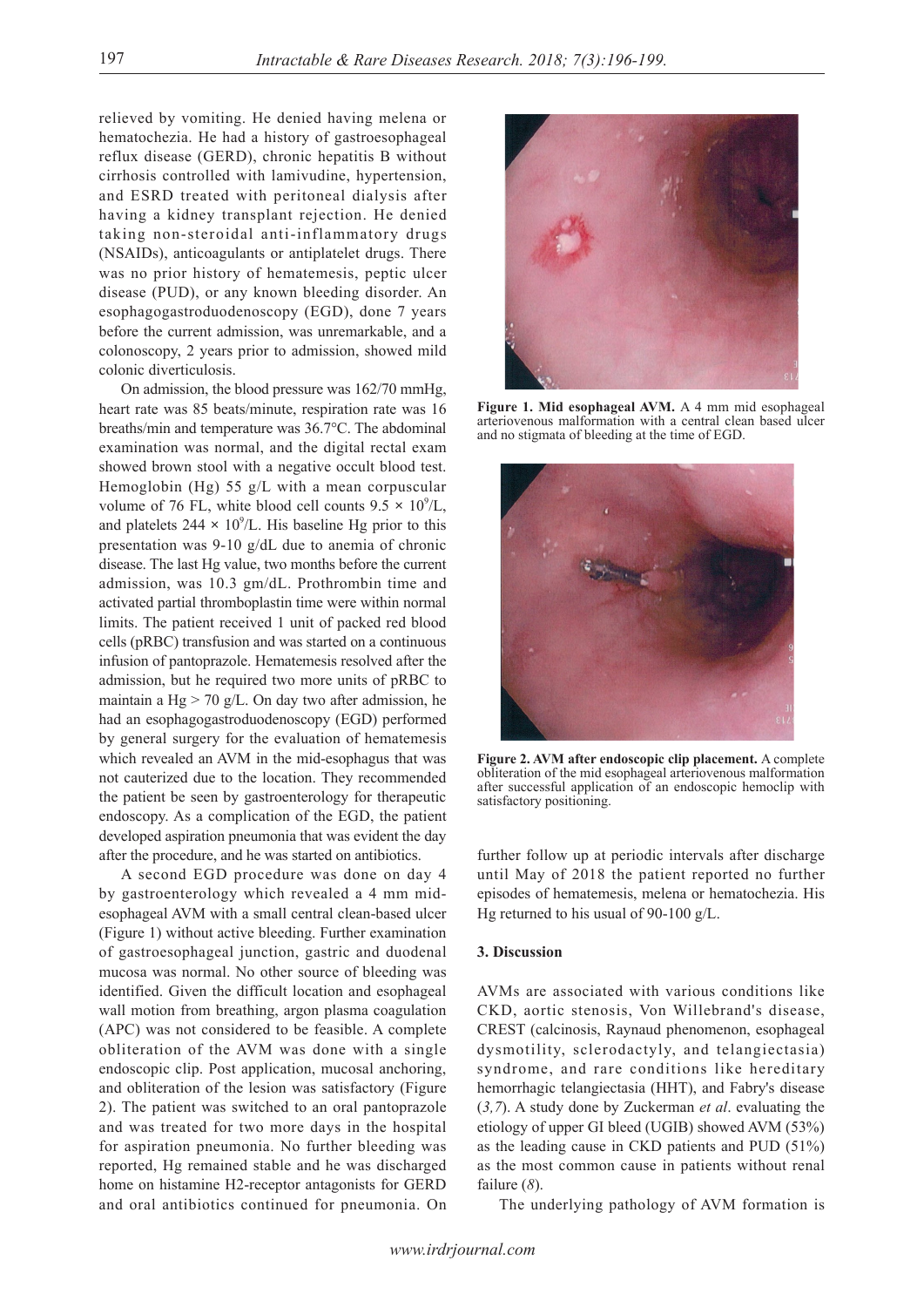|                                      |                 |                        |                                      | Table 1. Summary of published case reports of patients with AVMs involving the esophagus |                                                                  |                                                                                          |                                                           |
|--------------------------------------|-----------------|------------------------|--------------------------------------|------------------------------------------------------------------------------------------|------------------------------------------------------------------|------------------------------------------------------------------------------------------|-----------------------------------------------------------|
| Author and year<br>of publication    | Patient's<br>₩  | 年<br>Sex               | Anatomical<br>Heatien                | Clinical presentation                                                                    | Treatment modality                                               | Associated conditions                                                                    | Clinical outcome                                          |
| (current case)<br>Kathi et al.       | 51              | Σ                      | esophageal lesion<br>Isolated mid    | Hematemesis and anemia                                                                   | Endoscopic clip                                                  | ESRD, GERD, Chronic hepatitis<br><b>B</b> infection                                      | after 20 months of follow up<br>No recurrence of symptoms |
| Khanna et al.<br>$(14)$ $(2011)$     | 76              | $\geq$                 | Esophageal lesion<br>Isolated        | Symptomatic anemia                                                                       | APC                                                              | Barrett's esophagus, Aortic valve replacement<br>Gastric Antral Vascular Ectasia (GAVE), | Not documented                                            |
| Okano et al.<br>(7) (2001)           | 26              | Σ                      | Angiokeratoma on skin<br>Esophagus,  | Hematemesis                                                                              | Not treated                                                      | Fabry's disease                                                                          | Not treated                                               |
| Konstantakos et al.<br>(13)(1995)    | 69              | $\geq$                 | Esophageal lesion<br>Isolated        | Dysphagia                                                                                | Surgery                                                          | $\stackrel{\triangle}{\approx}$                                                          | No recurrence of symptoms after<br>6 months of follow up  |
| (16)(1992)<br>Kim et al.             | 22              | Σ                      | Gastroesophageal<br>junction         | Hematemesis                                                                              | Died before treatment and esophageal<br>AVM was found on autopsy | $\mathbb{N}\mathbb{A}$                                                                   | Death due to hematemesis                                  |
| Sassaris et al.<br>(15)(1980)        | 62              | Σ                      | Esophageal lesion<br>Isolated        | Abdominal pain (antral<br>ulcer noticed on EGD)                                          | $\frac{\triangleleft}{\triangle}$                                | PUD, Chronic pancreatitis                                                                | Not documented regarding the<br>treatment for AVM         |
| Sassaris et al.<br>(15)(1980)        | 56              | 匞                      | Esophagus,<br>Stomach                | GI bleeding                                                                              | Endoscopic coagulation attempted<br>but it was unsuccessful      | Multiple myeloma, Chronic renal failure                                                  | Patient died after massive<br>GI bleed                    |
| Weaver et al.<br>(17) (1979)         | $\overline{7}1$ | Σ                      | Esophagus,<br>Stomach                | Anemia and melena                                                                        | Endoscopic coagulation                                           | Aortic stenosis, Chronic lung disease,<br>Diverticulosis                                 | Not documented                                            |
| Schaefer et al.<br>$(1)$ (1973)      | 46              | Σ                      | Esophagus,<br>Stomach                | Hematemesis                                                                              | N/A                                                              | HHT                                                                                      | Not documented                                            |
| Christiansen et al.<br>$(18)$ (1970) | N/A             | $\mathbb{N}\mathbb{A}$ | N/A                                  | $\stackrel{\triangle}{\scriptstyle\sim}$                                                 | N/A                                                              | HHT                                                                                      | ΝÁ                                                        |
| Reynolds et al.<br>(19)(1970)        | 45              | 匞                      | Esophagus, Palms,<br>Lips and Tongue | Hematemesis                                                                              | N/A                                                              | CREST syndrome, Primary Biliary<br>Cirrhosis                                             | Not documented                                            |
| N/A not available.                   |                 |                        |                                      |                                                                                          |                                                                  |                                                                                          |                                                           |

of patients with AVMs involving the J. Altakad .  $\cdot$ Table 1 Su